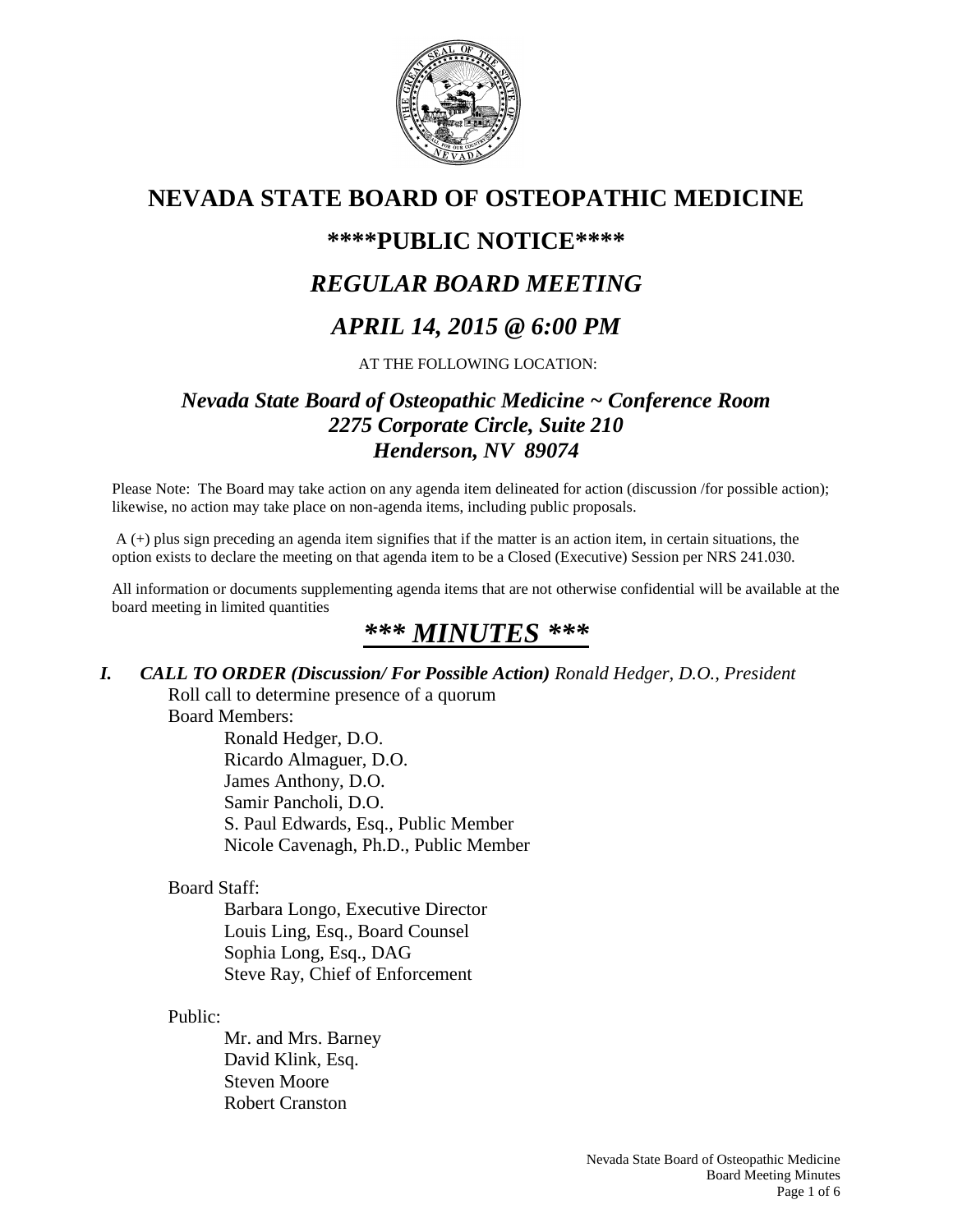#### *II. PUBLIC COMMENT*

Mrs. Barney asked to make a comment regarding agenda item V. Ms. Long asked that we wait until we get to that agenda item and then she can make her comment.

#### *III. APPROVAL OF BOARD MEETING MINUTES FROM MARCH 10, 2015,*

*(Discussion/For Possible Action) Ronald Hedger, D.O., President* A motion was made by Dr. Anthony to approve the minutes from 03/10/15, seconded by Dr. Almaguer; there being no discussion, the minutes were approved by the Board.

#### *IV. +CONSENT AGENDA TO GRANT LICENSURE FOR OSTEOPATHIC PHYSICIANS & PHYSICIAN ASSISTANTS (Discussion/ For Possible Action) Ronald Hedger, D.O., President*

Under this item the Board may consider the recommendations of the Executive Director and/or President to grant licensure to the below listed applicants. The Board may remove any applicant's name from the consent motion, but may not discuss the contents of the application for licensure without the applicant present following proper notice pursuant to the open meeting law.

Consent agenda to grant FULL LICENSURE to the following applicants:

#### **Physician Name Specialty**

John Alexander, D.O. Pediatric Cardiology Charles Garcia, D.O. – Reinstatement Emergency Medicine Jewel Grant, D.O. – Endorsement OB/GYN Candance Leaphart-St. Cloud, D.O. **OB/GYN** Joni Lopez, D.O. Communication of the Communication of Communication of Communication of Communication of Communication of Communication of Communication of Communication of Communication of Communication of Communication Brien Miller, D.O. Internal Medicine/Gastroenterology Kevin Pham, D.O. **Internal Medicine** Justin Puopolo, D.O. Diagnostic Radiology Nicholas Racker, D.O. Anesthesiology Dominic Robine, D.O. **Internal Medicine/Cardiology** James Taylor, D.O. Cardiothoracic Surgery Colleen Walker-Vamos, D.O. – Endorsement Anesthesiology & Internal Medicine Michael Wade, D.O. – Reinstatement Family Medicine John Whitaker, D.O. – Reinstatement Family Medicine

Logan Johnson, PA-C Unknown Debbra Montoya, PA-C Douglas Vacek, D.O. Tony Tan, PA-C Richard Orr, D.O. Joseph Walker, PA-C Kevin Kapov, D.O. Lyndsie Wilson, PA-C Mara Posner, D.O.

#### **Special Licenses NRS.633.411**:

Theresa Baumstark, D.O. Nellis AFB Sarah Bobnick, D.O. Nellis AFB Noah Settergren, D.O. Internal Medicine

**Temporary Licenses**

#### **Physician Assistant Supervising Physician**

# Joseph Nagan, D.O. UNSOM – Pulmonary Critical Care

Elizabeth Huck, D.O. Diagnostic Radiology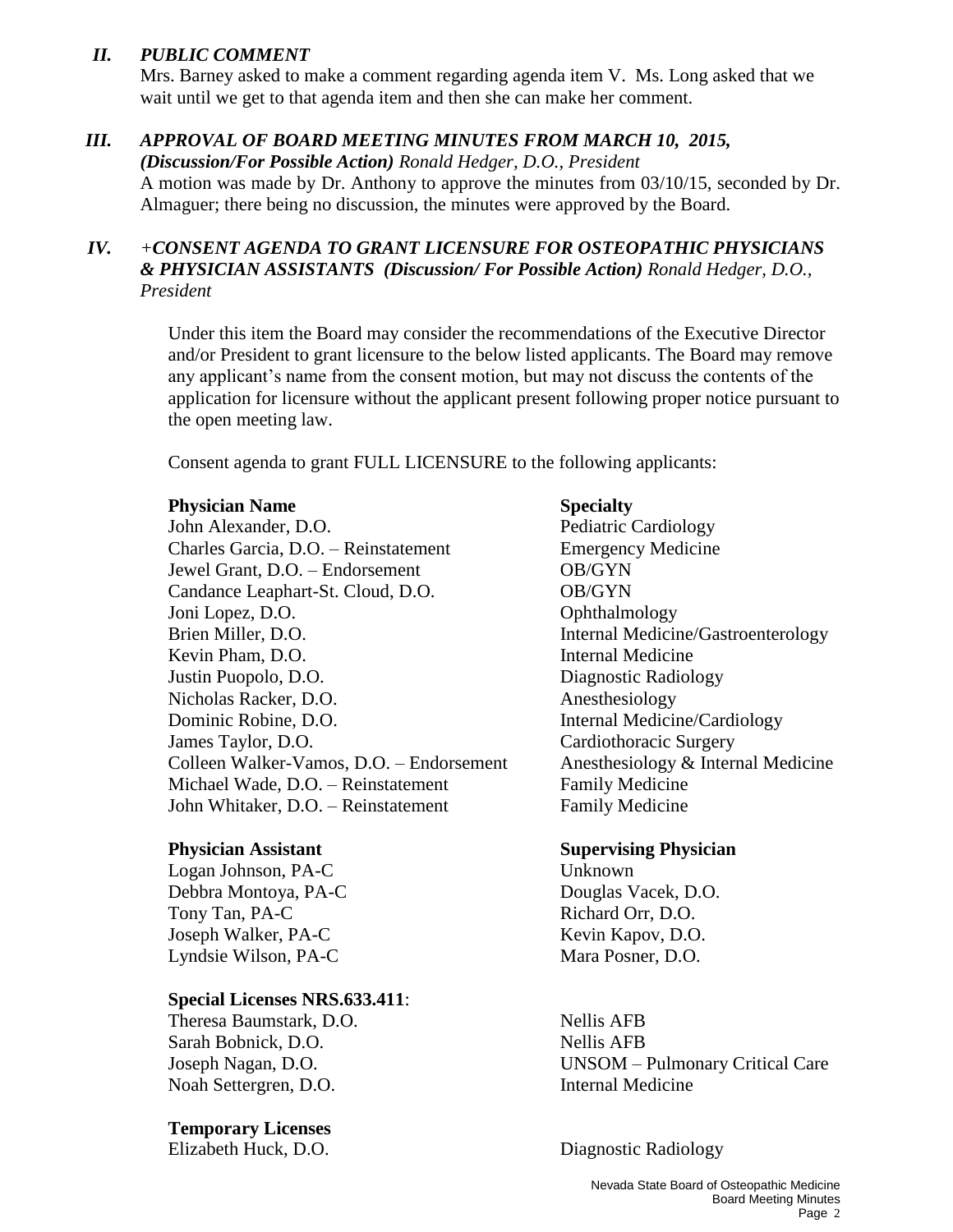A motion was made by Dr. Anthony to approve the above licensee, seconded by Mr. Edwards, there being no discussion; the license was approved by the Board.

#### *V. +DISCUSSION/CONSIDERATION OF SETTLEMENT AGREEMENT AND ORDER REGARDING DANIEL ROYAL, D.O., IBM JAMES ANTHONY, D.O., (Discussion/For Possible Action/Board may go into closed session pursuant to NRS 241.030 to move to a closed session because the discussion will have to do with this applicant's character, alleged misconduct, professional competence, or similar items). Ronald Hedger, D.O., President*

David Klink, Esq. introduced himself as the attorney for Dr. Royal. Mr. Ling explained the settlement agreement to the Board members. Dr. Royal is to be on a two year probation; he will pay fees and costs in the amount of \$18,000 with 25% (\$4500) due after this agreement is approved and thereafter monthly payments of \$1,000 starting May 31, 2015 until paid in full. During the term of probation he will not dispense any controlled substances from his practice. He will still be potentially dispensing other items such as samples, dangerous drugs, homeopathic remedies, and other things he uses in his practice. He will maintain his license; he will obey all of the applicable laws that apply to an osteopathic physician. He will get a practice monitor within ten days. The practice monitor will request from Dr. Royal patient files for the patients he is treating for pain. There are some things slightly different from previous settlement agreements. The practice monitor will be allowed to use as part of the guide for the conditions that he is negotiate with Dr. Royal the FSMB model guidelines and a set guidelines developed by one of the pain management certification boards which is from the Journal of Pain. Both of these are going to be very useful in providing guidance for both Dr. Royal and the practice monitor in terms of establishing what the standard of care is for these patients. The monitor will be reviewing the files and conferring with Dr. Royal if he finds concerns and things that need to be addressed. He will develop a plan with Dr. Royal in which he will consider among various things that they will have to deal with is the number of patients that Dr. Royal should be allowed to treat including the number of new patients he be allowed to treat on a daily basis and the types of pain that he will allow Dr. Royal to practice. They will also talk about the types of control substances and corticosteroids that Dr. Royal will be prescribing, the limitations on the quantity of controlled substances and corticosteroids, and any other terms and conditions that will allow and assure that Dr. Royal's treatment in the future will conform to the settlement agreement which includes that he is meeting the standard of care. The practice monitor will be providing with quarterly reports, and he will also, if there are other duties that the IBM feels needs to be added, then subsection G does allow for that too. Dr. Royal will pay for the cost of the practice monitor. Dr. Royal will also take 20 units of CME in pain management, addictionology, and the proper prescribing of controlled substances and 10 units of CME related to corticosteroids. The CMEs must be approved by the IBM. He will be monitored through random audits of his records and his prescriber's profile in the prescription monitoring program. As part of this plan, if there are any changes that need to be made in this plan, the IBM and practice monitor have the freedom to make those changes in this plan as they need to as probation could last as long as two-years. He will allow the IBM and the practice monitor to enter his practice to review records or whatever else they need to do. Dr. Royal and the IBM have agreed that if Dr. Royal has paid all of the \$18,000 in fees and costs and he has been in compliance with the settlement agreement and order, and we get four consecutive quarterly reports from the practice monitor indicating that he is abiding by the terms of the settlement agreement then upon receiving that fourth good report from the practice monitor then this probation can terminate early. We are trying to get Dr. Royal to make the changes in his practice to the standard of care as we will be monitoring him and if he has done so after one year then the probation should be terminated at that point. If Dr. Royal fails to comply with the terms of this settlement agreement we can summarily suspend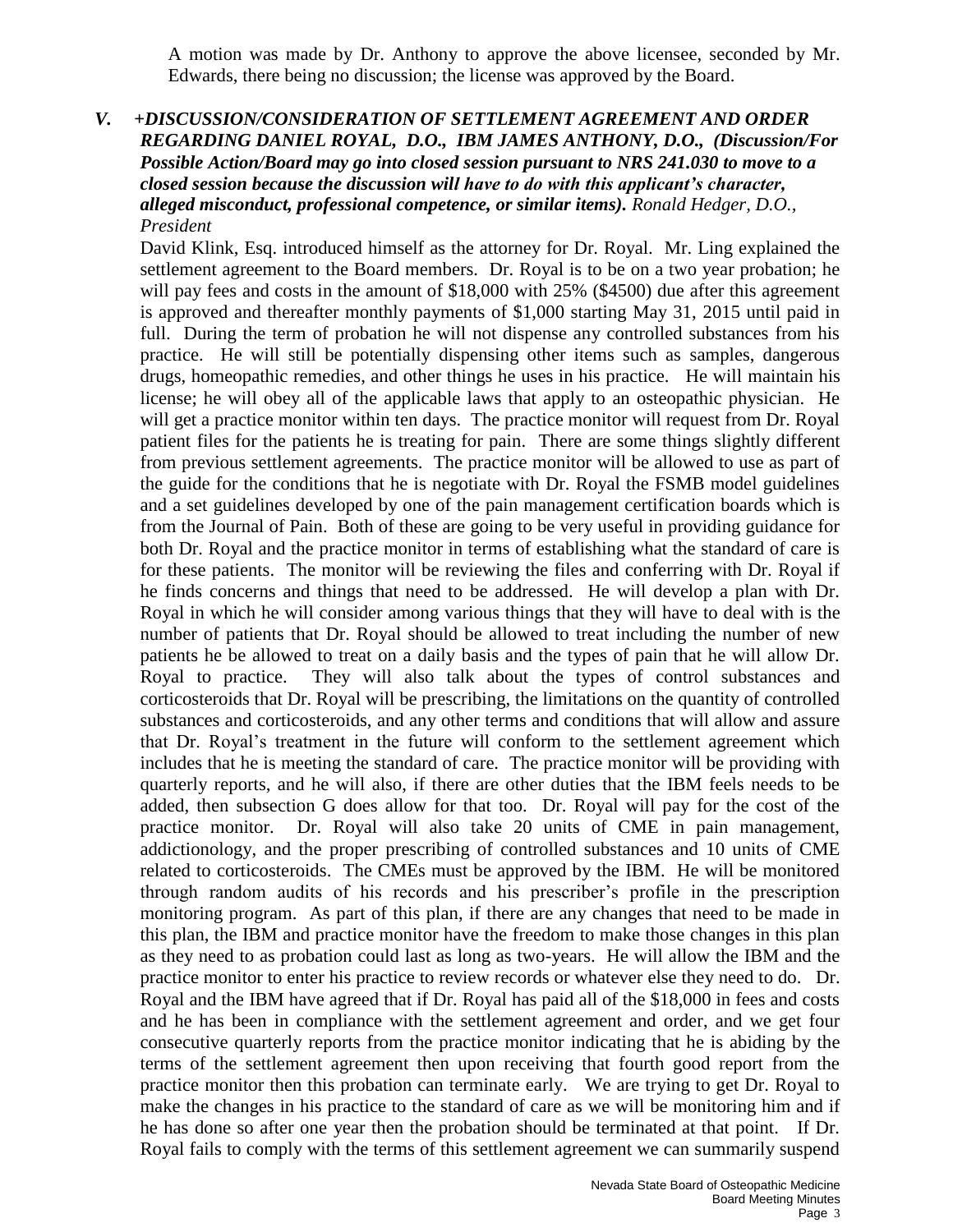his controlled substances privileges in Nevada and then there is a mechanism by which he then can request a hearing before the Board within 30 days of doing so.

Mr. Klink stated that was a fair summary of the agreement that was negotiated and thinks it is the agreement that best suits both parties interest in this matter.

Mr. Edwards asked if the IBM and staff had chosen a practice monitor. Mr. Longo stated that it will be Andrew Kim, D.O.

A motion was made by Dr. Almaguer to approve the order and settlement agreement on Dr. Royal, seconded by Dr. Cavenagh, there being no discussion; the settlement agreement was approved with Mr. Edwards voting no. The IBM was recused from voting.

**Dr. Hedger stated that we have a public comment now.** Mrs. Lynn Barney approached and first stated that it kind of defeats the purpose since it has already been passed. Dr. Hedger explained that the facts of the case that have been investigated are what have to be the vote. She stated that she would just like the record to note that she is the mother that complained on 06/06/14, her son is the one who died as a result of the opioid prescriptions from Dr. Royal. She would have liked to see that his license be suspended and not been given the opportunity to practice while he improves his skills, while taking the extra credits and things of that nature. She asked if his controlled substance was suspended for a time. Mr. Ling explained that his ability to dispense or provide controlled substances from his office has been suspended. He can still write prescriptions, but he cannot hand them to patients from his office. Mrs. Barney stated that she would have to disagree that that is not in the best interest of the community. With all the findings that were found, she would just have to disagree strongly that that is not in the best interest of our community.

#### *VI. +DISCUSSION/CONSIDERATION TO AMEND SETTLEMENT AGREEMENT AND ORDER REGARDING JACQUELINE LEVENTHAL, D.O., IBM SAMIR PANCHOLI, D.O., (Discussion/For Possible Action/Board may go into closed session pursuant to NRS 241.030 to move to a closed session because the discussion will have to do with this applicant's character, alleged misconduct, professional competence, or similar items). Ronald Hedger, D.O., President*

Mr. Ling explained the amendment on Dr. Leventhal's previous settlement agreement, which was her intent to leave this State and move to Utah and our settlement agreement had no terms to address this. If she moves to another State, she has to notify us 30 days before she leaves and has to provide written proof to us that she has given our order to the licensing authority in that State. She has to provide us with written proof that she has entered in to Utah's substance abuse treatment program similar to the one she is doing here with Mr. Espadero. That program with provide reports to the IBM and to Mr. Espadero. That State will notify us when their agreement has been satisfied. A motion was made by Dr. Anthony to approve the order and settlement agreement on Dr. Leventhal, seconded by Mr. Edwards, there being no discussion; the settlement agreement was approved. The IBM was recused from voting.

#### *VII. + CONSIDERATION/APPROVAL OF SETTLEMENT AND ORDER REGARDING JEFFERY PENDER, D.O., IBM RICARDO ALMAGUER, D.O., (Discussion/For Possible Action/Board may go into closed* **session** *pursuant to NRS 241.030 to move to a closed session because the discussion will have to do with this applicant's character, alleged misconduct, professional competence, or similar items). Ronald Hedger, D.O., President*

Ms. Longo explained the settlement agreement for non-reporting to the Board members. Dr. Pender failed to report of an onset of a lawsuit that failed to report the outcome of the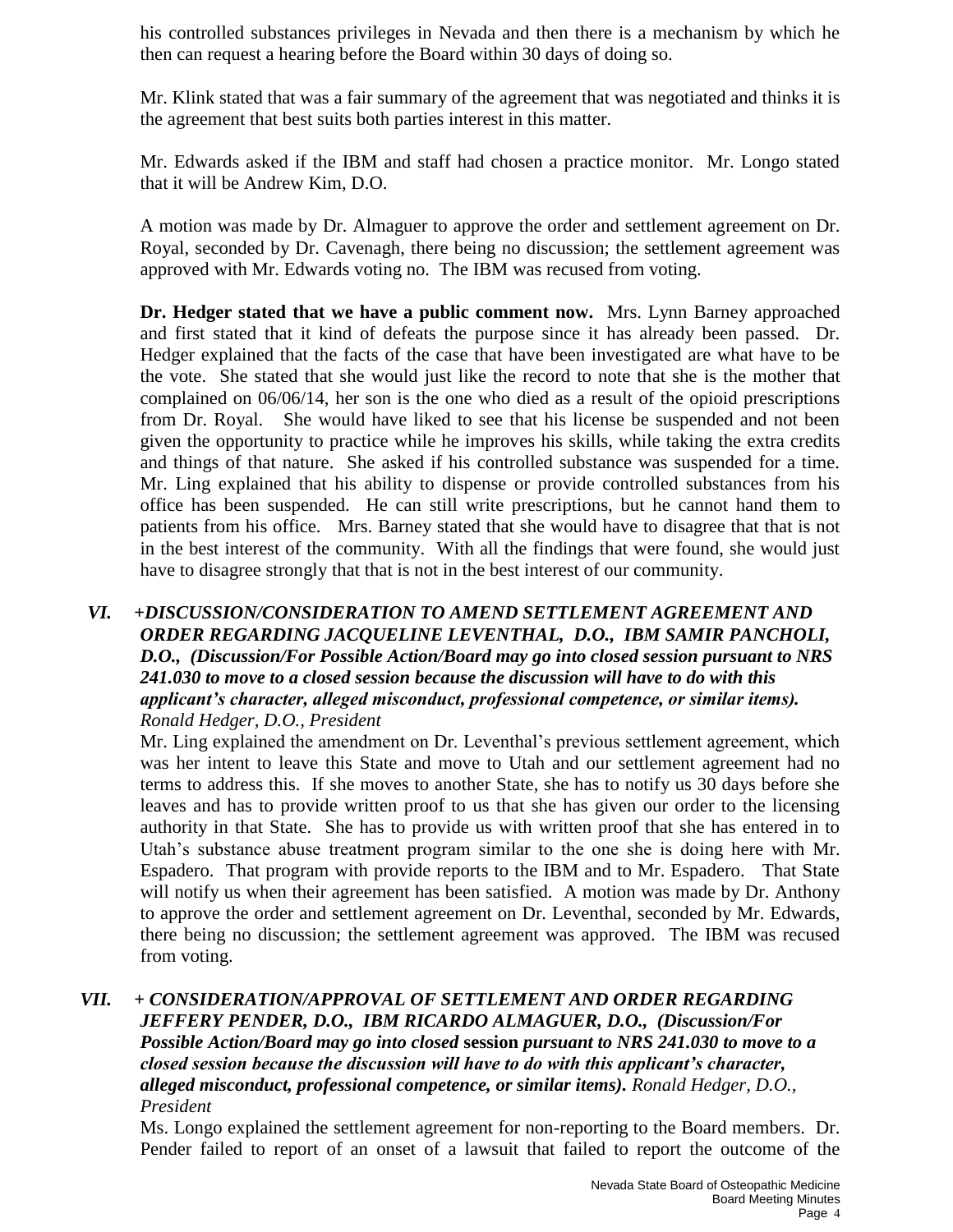malpractice, so this is our standard non-reporting administrative fine only. Dr. Pender has paid the administrative \$500 fine for the failure to report. A motion was made by Dr. Anthony to approve the order and settlement agreement on Dr. Pender, seconded by Dr. Cavenagh, there being no discussion; the settlement agreement was approved. The IBM was recused from voting.

#### *VIII. + CONSIDERATION/APPROVAL OF SETTLEMENT AND ORDER REGARDING SAMUEL WINTER, D.O., IBM RICARDO ALMAGUER, D.O., (Discussion/For Possible Action/Board may go into closed* **session** *pursuant to NRS 241.030 to move to a closed session because the discussion will have to do with this applicant's character, alleged misconduct, professional competence, or similar items). Ronald Hedger, D.O., President*

Ms. Longo explained the settlement agreement for non-reporting to the Board members. Dr. Winter failed to report of an onset of a lawsuit failed to report the outcome of the malpractice, so this is our standard non-reporting administrative fine only. Dr. Winter has paid the administrative \$500 fine for the failure to report. A motion was made by Dr. Anthony to approve the order and settlement agreement on Dr. Winter, seconded by Dr. Cavenagh, there being no discussion; the settlement agreement was approved. The IBM was recused from voting.

#### **IX. CONSIDERATION/APPROVAL OF ORDER OF FULFILLMENT OF SETTLEMENT** *TERMS REGARDING MICHELLE HYLA, D.O., IBM NICOLE CAVENAGH, Ph.D., (Discussion/For Possible Action), Ronald Hedger, D.O., President*

Ms. Longo explained that Dr. Hyla entered into a settlement agreement with the Board in October 2014. She was the medical director of a spa that had unauthorized persons having access to dangerous drugs and doing vitamin B12 injections. They were also ordering drugs without her oversight. She has paid fees and costs of \$3000 and is no longer the medical director. Dr. Hyla has now fulfilled the terms of his settlement agreement. A motion was made by Dr. Anthony to approve the order of fulfillment, seconded by Mr. Edwards, and approved by the Board. The IBM was recused from voting.

# *X. CONSIDERATION/APPROVAL REGARDING A BOARD POLICY ON CONTINUING EDUCATION AUDITS, (Discussion/For Possible Action), Ronald Hedger, D.O.,*

*President* 

The new continuing medical education audit policy was explained to the Board members. Mr. Edwards made a motion to approve the CME policy seconded by Dr. Anthony; there being some discussion and changes to the policy proposed, the motion was approved by the Board with Dr. Almaguer opposed.

## *XI. EXECUTIVE DIRECTOR'S REPORT*

- a. Financial
- b. Licensing
- c. FSMB Annual Meeting Dr. Hedger and Ms. Longo will be going to the meeting and Dr. Pancholi is electing to go as well.

#### *XII. LEGAL REPORT (Discussion/Action) by Louis Ling, Board Counsel and/or Sophia Long, Deputy Attorney General*

Mr. Ling stated that you need to get a real ID or passport or you will not by 11/01/15 if you want to fly. Mr. Ling explained the North Carolina Dental Board U.S. Supreme Court Decision. He recommended that Board create a regulation for anything that is questionable.

## *XIII. ITEMS FOR FUTURE DISCUSSION/ACTION/UPCOMING AGENDA*